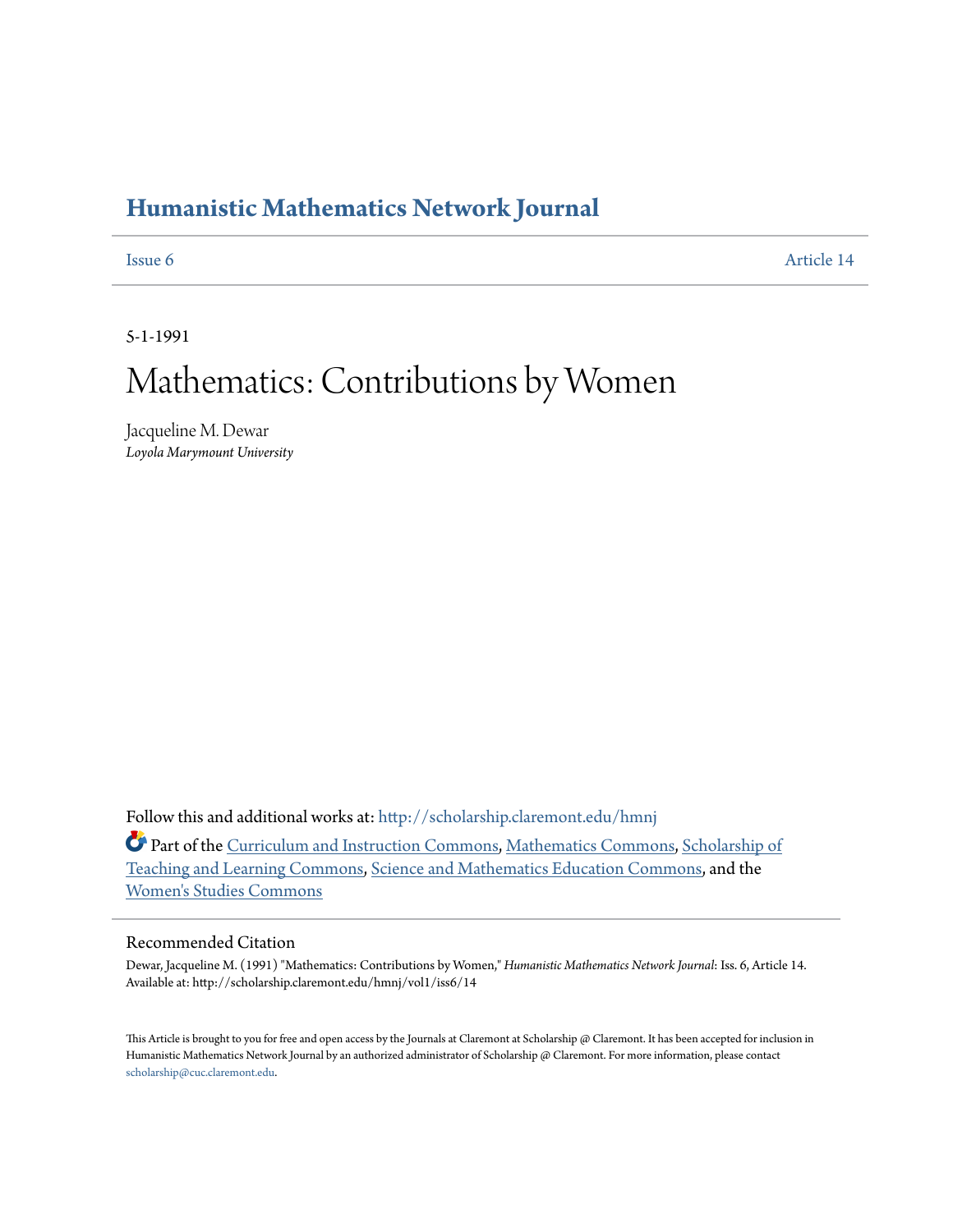## MATHEMATICS: CONTRIBUTIONS BY WOMEN

Jacqueline M. Dewar Department of Mathematics Loyola Marymount University Los Angeles. CA90045 (213) 336-5106

### Summary

Neither history nor a liberal arts education gives  $much$  recognition to mathematicians  $-$  regardless of their sex. Therefore *it* is not surprising that women have had almost no recognition in a field where men have had so little. It has been argued that this helps perpetuate the impression that math is a male domain. To combat this myth the author has developed a course for liberal arts students that includes the study of the biographies of 12-14 women mathematicians and of mathematical topics related to their work. In addition. math anxiety. math avoidance and sex-related differences *in* mathematics learning are investigated. At Loyola Marymount University this course can count toward the science core curriculum requirement or as a core course in the women's studies program. This paper will describe the course and provide information, resources, and an annotated bibliography useful for making students more aware of women's contributions to mathematics.

Neither history nor a liberal arts education gives much recognition to mathematicians - regardless of their sex. College students taking calculus can rarely identify Gauss, Cauchy, Euler, or Hilbert, although they are mathematical equivalents to Tolstoy, Beethoven, Rembrandt, Darwin, and Freud. Very few mathematicians have fame comparable to that ot their counterparts in other disciplines. Usually, when asked to name some famous mathematicians, college calculus students can only manage to recall 2 or 3 of Einstein, Euclid, Pascal, and Newton. Therefore it is not surprising that women have had almost no recognition in a fieldwhere men have had so little.

There are a number of women who have made substantial contributions in mathematics. Yet they are rarely mentioned in history of math texts. Often when they are mentioned, it is for their ron-mathematical activities which involved famous men. That so few women receive credit for their accomplishments in math helps perpetuate the myth that math is a male domain.

To combat this myth, the author developed a college level course for liberal arts students that includes the study of the biographies of 9 women mathematicians born before the twentieth century and 4 twentieth century women mathematicians along with mathematical activi· ties related to their work. The course fulfills a science core requirement for liberal arts students and is a recognized elective for the women's studies program. It is designed to:

- (1) give non-science majors a new insight into mathematics as a creative art and science;
- (2) give students some experience of the kinds of investigations that make mathematics so fascinating to mathematicians:
- (3) improve attitudes towards mathematics;
- (4) change the impression that math is a male domain.

The course, entitled Mathematics: Contributions by Women, alternates math activities with readings of the biographies of women mathematicians and discussions of the causes of math anxiety and math avoidance. Through activities students survey a broad range of topics in mathematics, including conic sections, func· tions, limits, velocity, Venn diagrams, the cycloid curve, finite differences, modular arithmetic, and groups. (See the Appendix for a more complete list of the mathematical topics covered.) The presentations are given at a level requiring minimal math background. In addition, through readings and discussion, students examine questions, such as:

Why are so few women mathematicians known?

Can one delineate common experiences in the lives of women who have been successful in a stereotypically male field such as mathematics?

Are males better at math than females are? Do males like math better than females do? Has math education and counseling been different for females?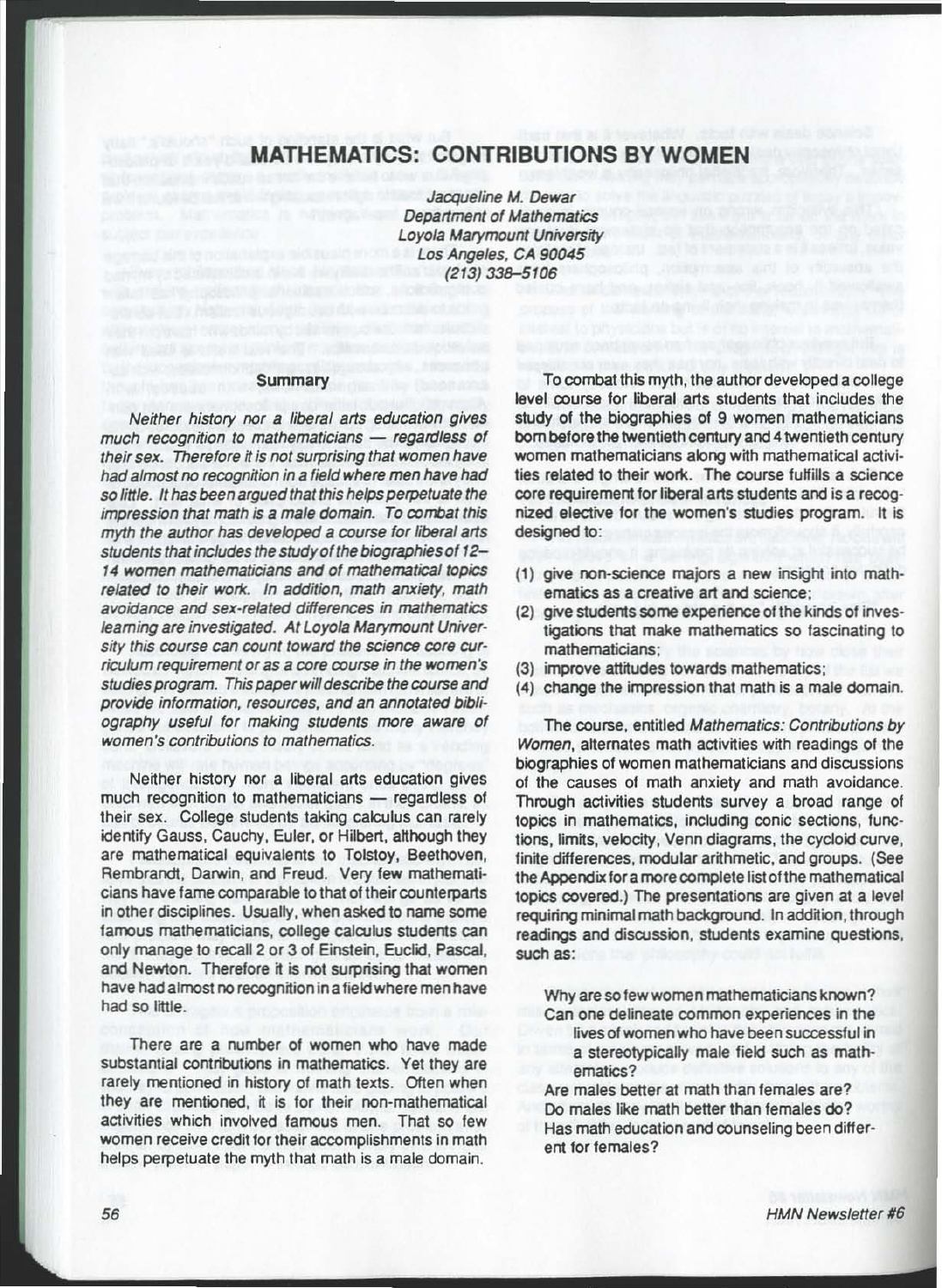The course has been advertised as being a good choice for anyone who feels insecure with mathematics and usually attracts 2 or 3 re-entry women in a class of 20-25.

The workload is substantial: homework and weekly quizzes on mathematical content; 2 papers; 2 hour exams and a final exam; and a special project. The special project, chosen by the student in consultation. with the instructor, involves one of the following: researching a mathematical topic, such as how honey bees navigate by polar coordinates: undertaking a program of study to improve basic math skills or decrease math anxiety; or reporting on psychological or sociological aspects of math avoidance or math anxiety .

There are two factors that make teaching this course difficult. One is that selecting interesting mathematical topics and presenting them at a level accessible to a group of students with a wide range of mathematical backgrounds is a challenge. The other has to do with the one or two males who enroll. It is not easy to get them truly engaged in the discussions.

Perhaps because of its challenges, there can be great satisfaction in teaching this course. Through the discussions, papers, and the selection and work on the special projects, the instructor gets acquainted with students on a more personal level than is usual in a typical mathematics class. The students also appear to benefit from this deeper involvement as is evidenced by the following quotes from evaluations. "I have enjoyed the class tremendously , Now, Idon't hate math anymore like I did when I entered college." "I'm not as afraid and seem more relaxed taking math related exams." "I think now that anyone can learn to do math  $-$  it just takes some longer." "I feel that I have learned to appreciate the advances that have been made.'"

Try to imagine getting comments like these from students at the end of a traditional calculus class!

## BIBLIOGRAPHY

- 1. Albers, D. and Reid, C. "An Interview With Mary Ellen Rudin," College Mathematics Journal, March 1988.
- 2. A Time For Change The Calculus, AM 289/07, Lincoln, Nebraska: A Great Plains Instructional Television, History of Mathematics Series.
- 3. Brewer, J. and Smith, M., eds. Emmy Noether: A Tribute to Her Life and Work, New York: Marcel Dekker, 1982.
- 4. Colt, E. "The Graceful Admiral," AWM Newsletter, Vol. 17, NO. 1, 1987.
- 5. Cooke, R. The Mathematics of Sonya Kovaleveskaya, New York: Springer·Verlag, 1984.
- 6. Dana, A.and Hilton, P. J."Mina Rees,"Mathematical People: Profiles and Interviews, Albers, D. and Alexanderson, G. L. (ed .) Boston: Birkhauser, 1985.
- 7. Dick, A. Emmy Noether, 1882-1935, Translated by Heidi I. Blocher. Boston: Birkhauser. 1981.
- 8. Edwards, S. The Divine Mistress, New York: David McKay Co., 1970.
- 9. Ernest, J. "Mathematics and Sex," American Mathematical Monthly, Vol. 83, No. 8, 1976.
- 10. Eves, H. In Mathematical Circles, Boston: Prindle, Weber & SChmidt, 1969.
- 11. Featherstone, H., ed. "Girls' Math Achievement: What We Do and Don't Know," The Harvard Education Letter, Vol. II, No. 1, January 1986.
- 12. Green, J. "American Women in Mathematics The First Ph.D.'s," AWM Newsletter, Vol. 8, No. 1, 1978.
- 13. Kennedy, D. H. Little Sparrow: A Portrait of Sophia Kovalevsky, Athens, Ohio: Ohio University Press, 1983.
- 14. Kenschatt. P, "Black Women in Mathematics in the United States," The American Mathematical Monthly, October 1981.
- 15. Kenschaft. P. "Charlotte Angas Scott 1858-1931," Collage Mathematics Journal, March 1987.
- 16. Kimberling, C. "Emmy Noether, Greatest Woman Mathematician," The Mathematics Teacher, March 1982.
- 17. Kingsley, C. Hypatia, Chicago. E. A. Weeks & CO.
- 18. Koblitz, A. H. *A* Convergence of Lives: Sofia Kovalevskaia: Scientist, Writer. Revolutionary, Boston: Birkhauser, 1983.
- 19. Kolata,G.B."Cathleen Morawetz: The Mathematics of Waves," Science, Vol. 206, 12 October, 1979.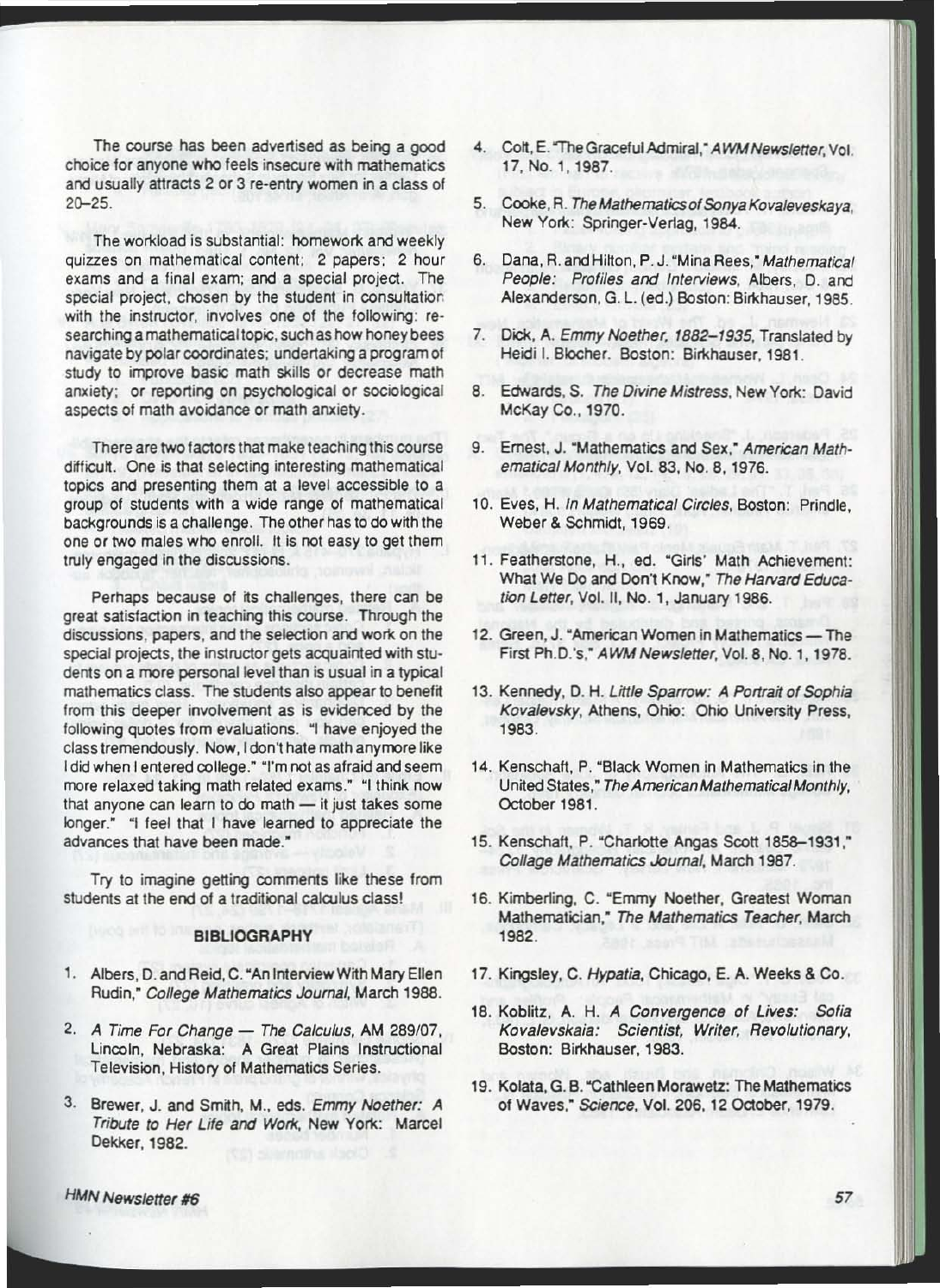- 20. Kovalevsky, S. A Russian Childhood, New York: Springer-Verlag, 1978.
- 21. Mitford, N. Voltaire in Love, New York: Harper and Bros., 1957.
- 22. Moseley, M. Irascible Genius, London: Hutchinson & Co., 1964.
- 23. Newman, J., ed. The World of Mathematics, New York: Simon & Schuster, 1956, 4 vols.
- 24. Osen, L. Women In Mathematics, Cambridge: MIT Press, 1974.
- 25. Pederson, J. "Sneaking Up on a Group," The Two Year College Mathematics Journal, Fall, 1972.
- 26. Perl, T. "The Ladies' Diary . . . Circa 1700," Mathematics Teacher, April, 1977.
- 27. Perl, T. Math Equals, Menlo Park, California: Addison-Wesley, 1978.
- 28. Perl, T. and Manning, J. Women, Number and Dreams, printed and distributed by the National Women's History Project, P. O. Box 3716, Santa Rosa, CA 95402
- 29. Rappaport, K. "S. Kovalevsky: A Mathematical Lesson," The American Mathematical Monthly, October, 1981.
- 30. Reid, C. "The Autobiography of Julia Robinson," College Mathematics Journal, January 1986.
- 31. Siegel, P. J. and Fenley, K. T. Women in the Scientific Search: An American Bibliography 1724-1979. Metuchen, New Jersey: Scarecrow Press Inc., 1985.
- 32. Stein, D. Ada: A Life and a Legacy, Cambridge, Massachusetts: MIT Press, 1985.
- 33. Todd, O. T. "Olga Taussky Todd: An Autobiographical Essay" in Mathematical People: Profiles and Interviews, Albers, D. and Alexanderson, G. L. (ed.), Boston: Berkhauser, 1985.
- 34. Wilson, Chipman, and Brush, eds. Women and Mathematics: Balancing the Equation, Hillsdale, N.J.: Lawrence Erlbaum Associates, 1985.
- 35. Women, Math, and Science: A Resource Manual. Center for Sex Equity in Schools, University of Michigan, Ann Arbor, MI 48109.
- 36. "Women Mathematicians in the Eighties," AWM Newsletter, Vol. 12, No. 1, 1982.
- 37. Young, G. Beginners Book of Geometry, New York: Chelsea Publishing Co., 1970 (reprint).
- 38. Zaslavsky, C. "Who Invented COBOL?." AWM Newsletter, Vol. 19, No. 1, 1989.

### **APPENDIX**

(The numbers in parentheses refer to the attached bibliography.)

- 0. The Problems of Math Anxiety and Math Avoidance  $(9, 11, 34, 35)$
- I. Hypatia 370-415 A.D. (17, 24, 27) (Greek mathematician, inventor, philosopher, teacher, textbook author)
	- A. Related mathematical topics
		- 1. Conic sections as the intersection of a plane and a cone. (27)
		- 2. Conic sections as paths of points subject to certain distance conditions. (27)
		- 3. Diophantine equations: How many ways can you make change for a dollar using nickels, dimes, and quarters? (23, 27)
- II. Emile du Chatelet 1760-1749 (8, 21, 24, 27) (Expositor of Newton's Principia)
	- A. Related mathematical topics
		- 1. Function machines (27)
			- 2. Velocity average and instantaneous (27)
		- 3. Limit concept (27)
- III. Maria Agnesi 1718-1799 (24, 27) (Translator, textbook author, servant of the poor) A. Related mathematical topics
	- 1. Cartesian coordinate system (27)
	- 2. Symmetry and graphing (27)
	- 3. Witch of Agnesi curve (10, 27)
- IV. Sophie Germaine 1776-1831 (24, 27) (Researcher in number theory and mathematical physics, winner of grand prize in French Academy of **Science Contest)** 
	- A. Related mathematical topics
		- 1. Number bases
		- 2. Clock arithmetic (27)